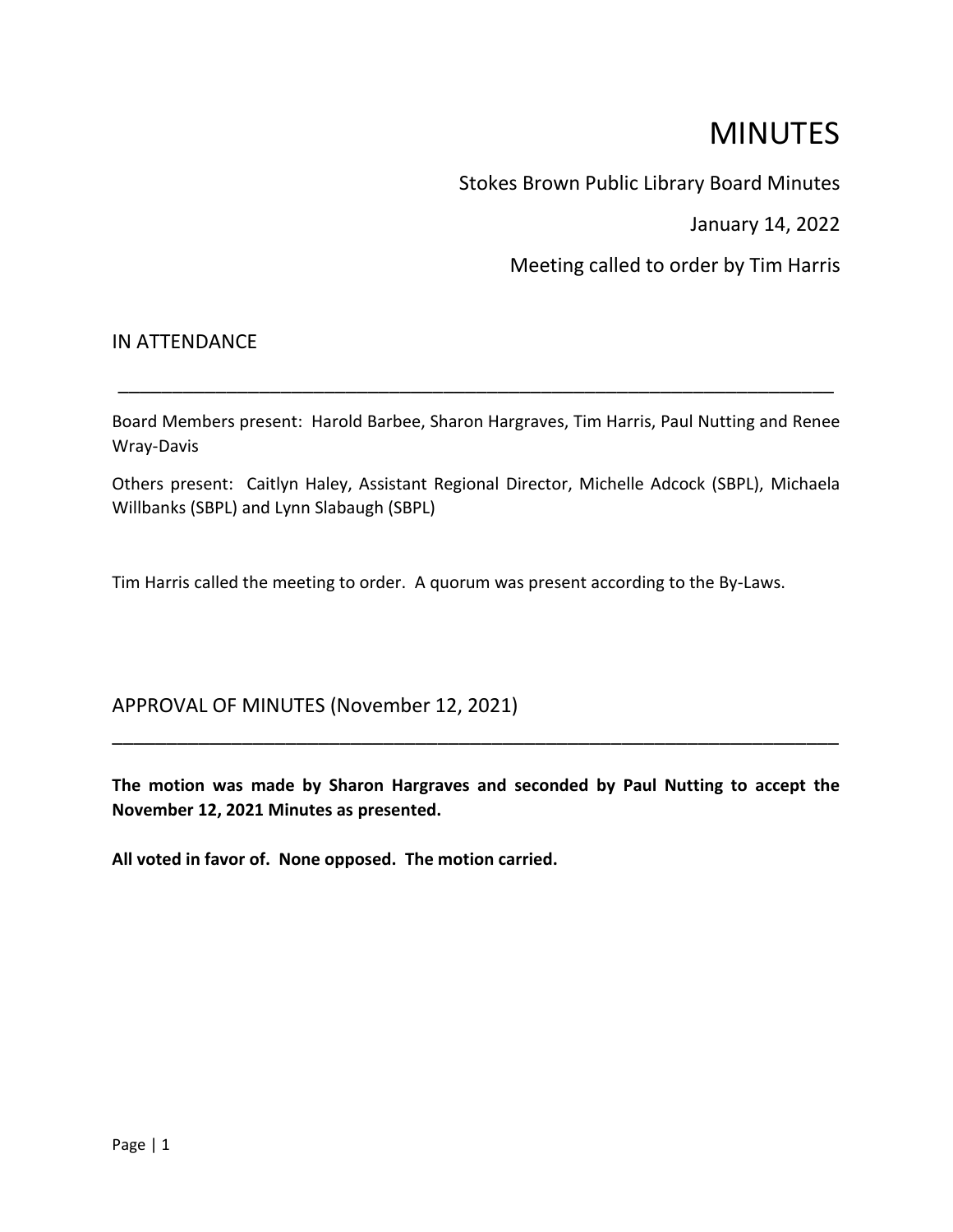Steve Pierson was not present but provided talking points by email and was available by phone for questions. Tim Harris read Mr. Pierson's talking points as follows:

\_\_\_\_\_\_\_\_\_\_\_\_\_\_\_\_\_\_\_\_\_\_\_\_\_\_\_\_\_\_\_\_\_\_\_\_\_\_\_\_\_\_\_\_\_\_\_\_\_\_\_\_\_\_\_\_\_\_\_\_\_\_\_\_\_\_\_\_\_\_\_\_\_\_\_\_\_\_

- -Checking balance as of December 31, 2021 \$495,764
- -The City appropriation came in during November and December. Two payments have been received from both the City and County.
- -During November and December, \$26,157.00 more was spent than what came in. This is good since the Library is still approximately \$70,000.00 under budgeted expenses at this point.

**The motion was made by Paul Nutting and seconded by Sharon Hargraves to approve the Financial Statements as presented.**

**All voted in favor of. None opposed. The motion carried.**

## REPORT OF REGIONAL LIBRARIAN

The report of the Regional Librarian was presented by Caitlyn Haley, Assistant Regional Director. She advised that the results of the Standards Reports were emailed to everyone. It was asked if there was anything we need to work on. Caitlyn stated that we do not have a written long-range plan and we should have one. She said this could be accomplished by either hiring a consultant to develop the plan or by doing it ourself.

 $\overline{a}$  , and the contribution of the contribution of the contribution of the contribution of the contribution of  $\overline{a}$ 

Caitlyn requested that if anyone had any issues with the Firefly courier service to please let Cecile Maynor know.

Caitlyn discussed the new State Library and Archives and that they were thinking of getting a bus in April to visit the new facility.

She discussed upcoming training including Health and Wellness for All training scheduled for January 25, 2022. In February, there will be training on Burnout, Stress and Anxiety at the Williamson County Library, and in March a Teen Services Roundtable at the Nashville Public Library.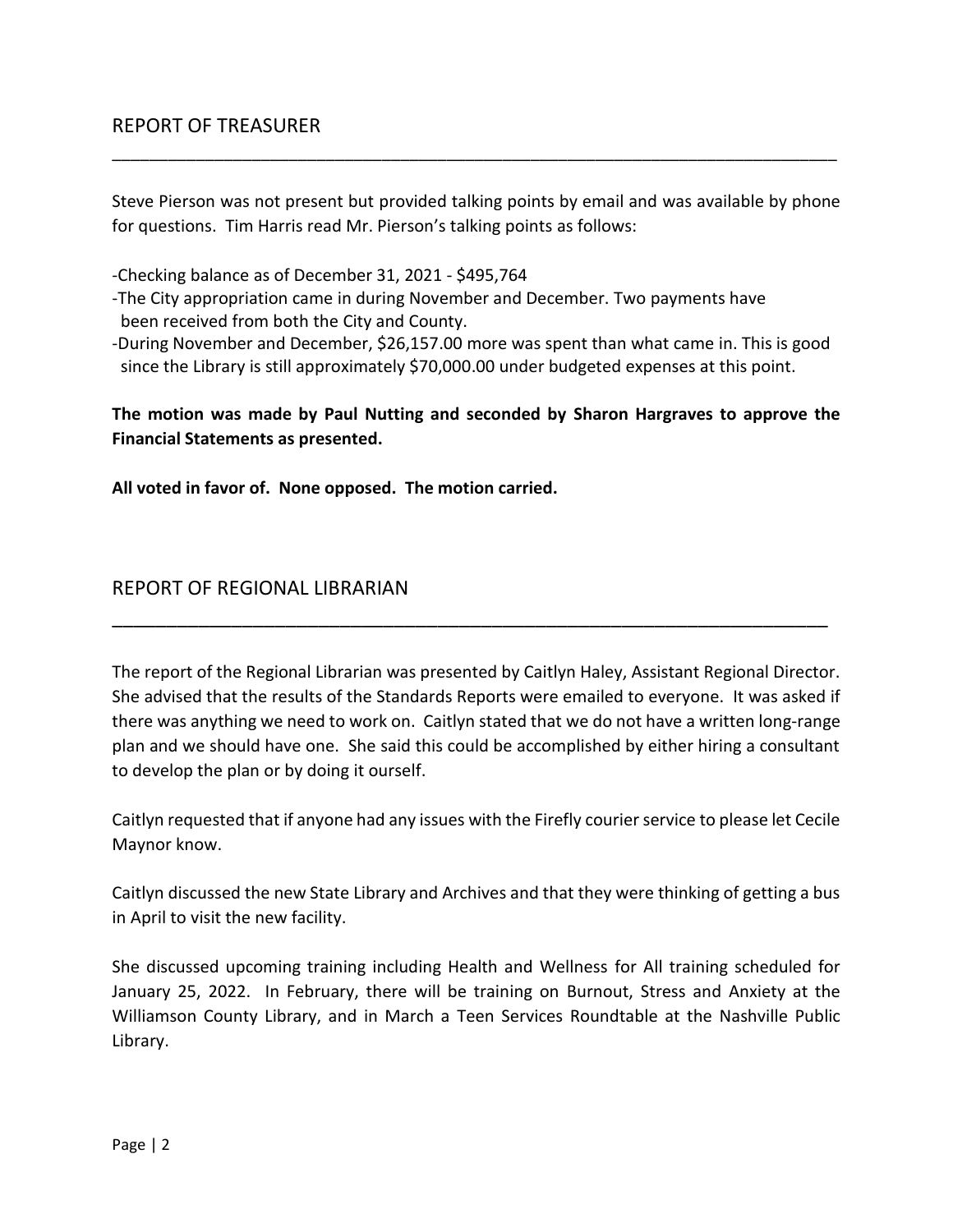Caitlyn advised that the Tennessee Library Association annual conference is scheduled for April 12 through 14 in Knoxville.

# DIRECTOR'S REPORT

The Director's Report was given by Michelle Adcock. Michelle reported that our circulation numbers for November and December took an expected seasonal dip for this time of the year. The library offered six technology training classes in November. We have had a good adult response to our labyrinth.

\_\_\_\_\_\_\_\_\_\_\_\_\_\_\_\_\_\_\_\_\_\_\_\_\_\_\_\_\_\_\_\_\_\_\_\_\_\_\_\_\_\_\_\_\_\_\_\_\_\_\_\_\_\_\_\_\_\_\_\_\_\_\_\_\_\_\_

The library was closed five days in December. We had staff development on December 7 and Caitlyn Haley trained us on TEL (Tennessee Electronic Library.) Following training, the Friends of the Library provided our Christmas dinner.

In December, we had Santa visit with the kids, and Friends of the Library spent a day baking cookies for that event.

Michelle gave a staff update and introduced Michaela Willbanks, our new Assistant Director. She also discussed Morgan Riekeman, our Family Literacy Librarian and Donna Jones' many years with the library.

Looking forward, Michelle discussed our addition of the upcoming Saturday Story Time, as well as Callie Vaden's video game tournament for the teens.

#### PROGRESS ON LIBRARY STANDARDS.

The Library Standards update was given by Michaela Willbanks. She reported that Heather Schnepp has advised that the Disaster Plan is still tentative and they will be meeting with Michelle to finalize. They have prepared tentative lists of contacts for maintenance and utilities, command centers/temporary spaces, salvage priorities for different departments, emergency shutoff locations, building recovery and salvage services. She also said that the Collection Development Policy was completed and ready for the Board to vote on.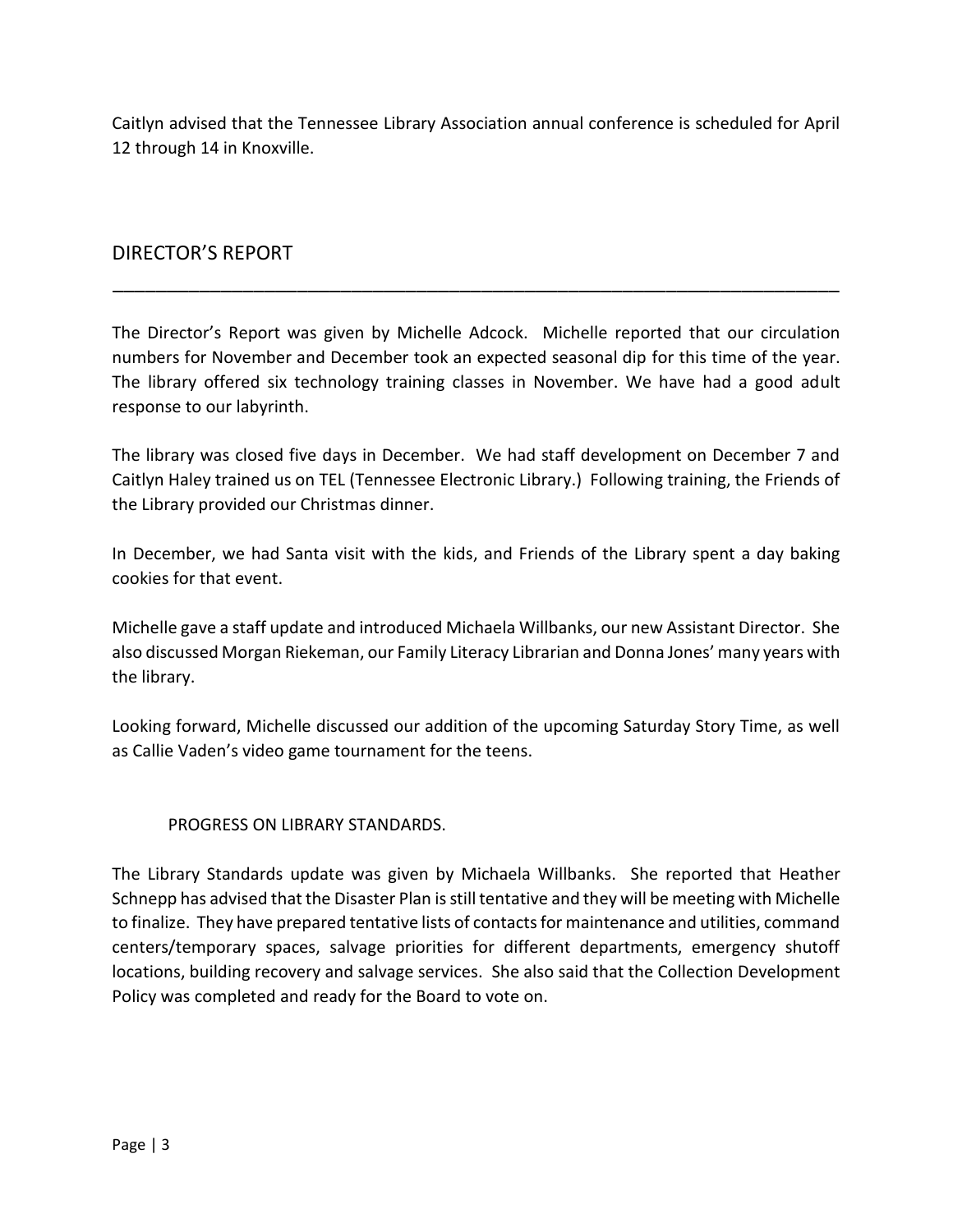FRIENDS OF THE LIBRARY UPDATE. An update by the Friends of the Library was provided in the packets.

BARRING NOTICE ISSUED FOR PATRON.

Michelle Adcock reported that some of our neighbors reported that on Christmas Day and the following day, a man was on the library property indecently exposed. Our cameras confirmed the same. Because he has pled guilty to the charges, we have suspended him from the property for five years. She said that she will send a five-year barring notice to the jail where he is currently being held.

## OLD BUSINESS

BYLAW AMENDMENT TO CHANGE THE TIME OF BOARD MEETINGS.

As there was not a sufficient number of Board members present for a two-thirds vote to amend the Bylaws, that vote was not held.

\_\_\_\_\_\_\_\_\_\_\_\_\_\_\_\_\_\_\_\_\_\_\_\_\_\_\_\_\_\_\_\_\_\_\_\_\_\_\_\_\_\_\_\_\_\_\_\_\_\_\_\_\_\_\_\_\_\_\_\_\_\_\_\_\_\_

**The motion was made by Harold Barbee and seconded by Paul Nutting to begin the March 2022 meeting at 8:30 a.m.**

**All voted in favor of. None opposed. The motion carried.**

## DISCUSSION OF BYLAW AMENDMENT TO REFLECT CHANGE IN STATE LIBRARY LAW AS TO REGIONAL BOARDS AND OTHER POSSIBLE CHANGES.

A discussion was held regarding the possibility of changing the number of Board members to nine or eleven, or remain at seven. It was further discussed that increasing the number of Board members would also increase the quorum. Tim Harris stated that it would be the pleasure of the Board to go to a nine-member Board. No vote was held.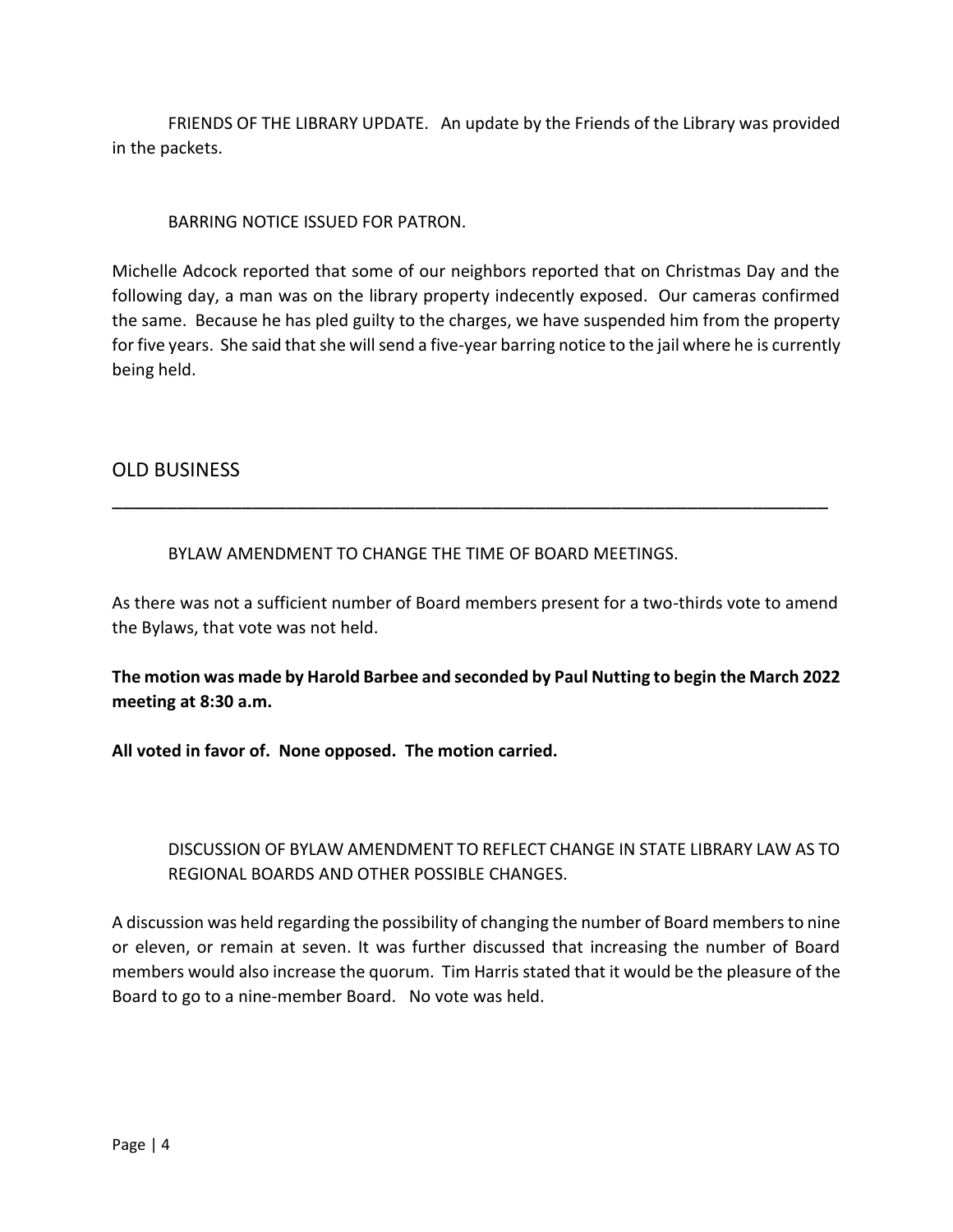#### SURPLUS PROPERTY.

A list of surplus property and equipment was provided in the Board packets and discussed by Michelle. Paul Nutting suggested that a list, including serial numbers, should be taken with items going to the County dump, have the list signed off on by the dump personnel, as well as the library staff person who delivers the items to the dump, and returned to the Director.

\_\_\_\_\_\_\_\_\_\_\_\_\_\_\_\_\_\_\_\_\_\_\_\_\_\_\_\_\_\_\_\_\_\_\_\_\_\_\_\_\_\_\_\_\_\_\_\_\_\_\_\_\_\_\_\_\_\_\_\_\_\_\_\_\_\_\_

Michelle reported that we have several Kindle Paperwhites that have not been used. It was discussed that a determination of what funds were used to purchase them would need to be made before it can be decided if they could be sold or given away. Also, we have several used computer monitors that were recently replaced with new monitors.

Michelle further reported that the Region has volunteered to store the shelving and give to the library in Waverly.

**The motion was made by Sharon Hargraves and seconded by Paul Nutting that the shelving should be distributed to the Region for the library in Waverly.**

**All voted in favor of. None opposed. The motion carried.**

**The motion was made by Paul Nutting and seconded by Renee Wray-Davis to compile a list of any property determined to be unusable, with the exception of the Kindle Paperwhites and the computer monitors, which list should include model numbers and serial numbers. The list should be taken to the County dump with the items to be disposed of and have the dump personnel, as well as the library staff delivering the items, sign off on the list and return the list to the Director.**

**All voted in favor of. None opposed. The motion carried.**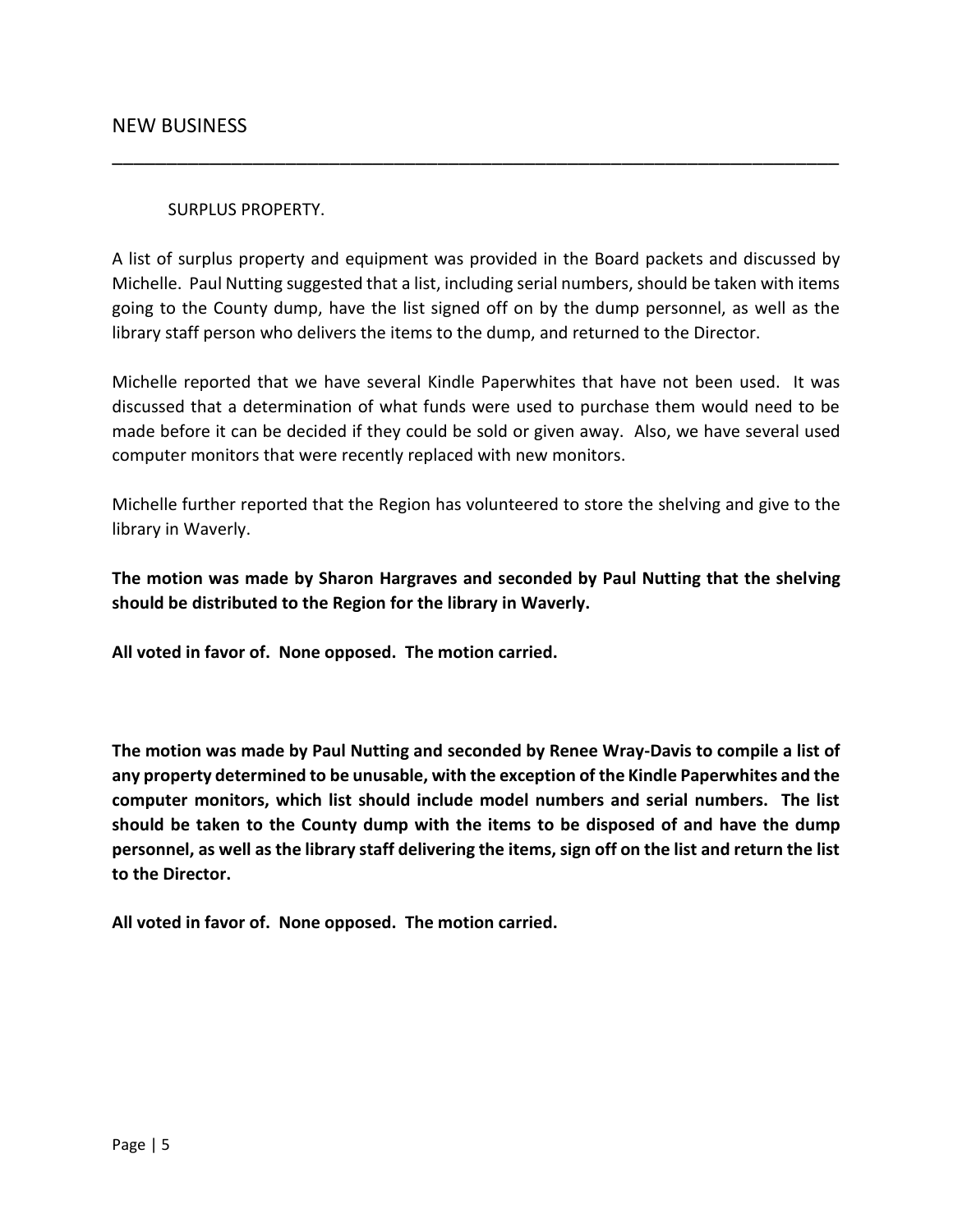COLLECTION DEVELOPMENT POLICY. The Collection Development Policy was presented by Michelle Adcock.

**The motion was made by Paul Nutting and seconded by Sharon Hargraves to approve the Collection Development Policy as presented.**

**All voted in favor of. None opposed. The motion carried.**

ADDING MICHAELA WILLBANKS TO LIBRARY ACCOUNTS, REMOVING PAT BELLAR.

**The motion was made by Sharon Hargraves and seconded by Harold Barbee to remove Patricia Bellar and add Michaela Willbanks to bank and credit card accounts.**

**All voted in favor of. None opposed. The motion carried.**

#### NOMINATING COMMITTEE APPOINTMENT.

Michelle Adcock advised that Chris Causey and Corinne Balthrop will be rotating off as Board members in July, 2022. If anyone has suggestions as to possible members, please forward those to Corinne Balthrop. We will need a slate of officers in place in March for a vote in May.

NOVEMBER 11TH BOARD MEETING CHANGE OF DATE DUE TO HOLIDAY.

**The motion was made by Sharon Hargraves and seconded by Paul Nutting to move the November 11, 2022 Board meeting to November 18, 2022.**

**All voted in favor of. None opposed. The motion carried.**